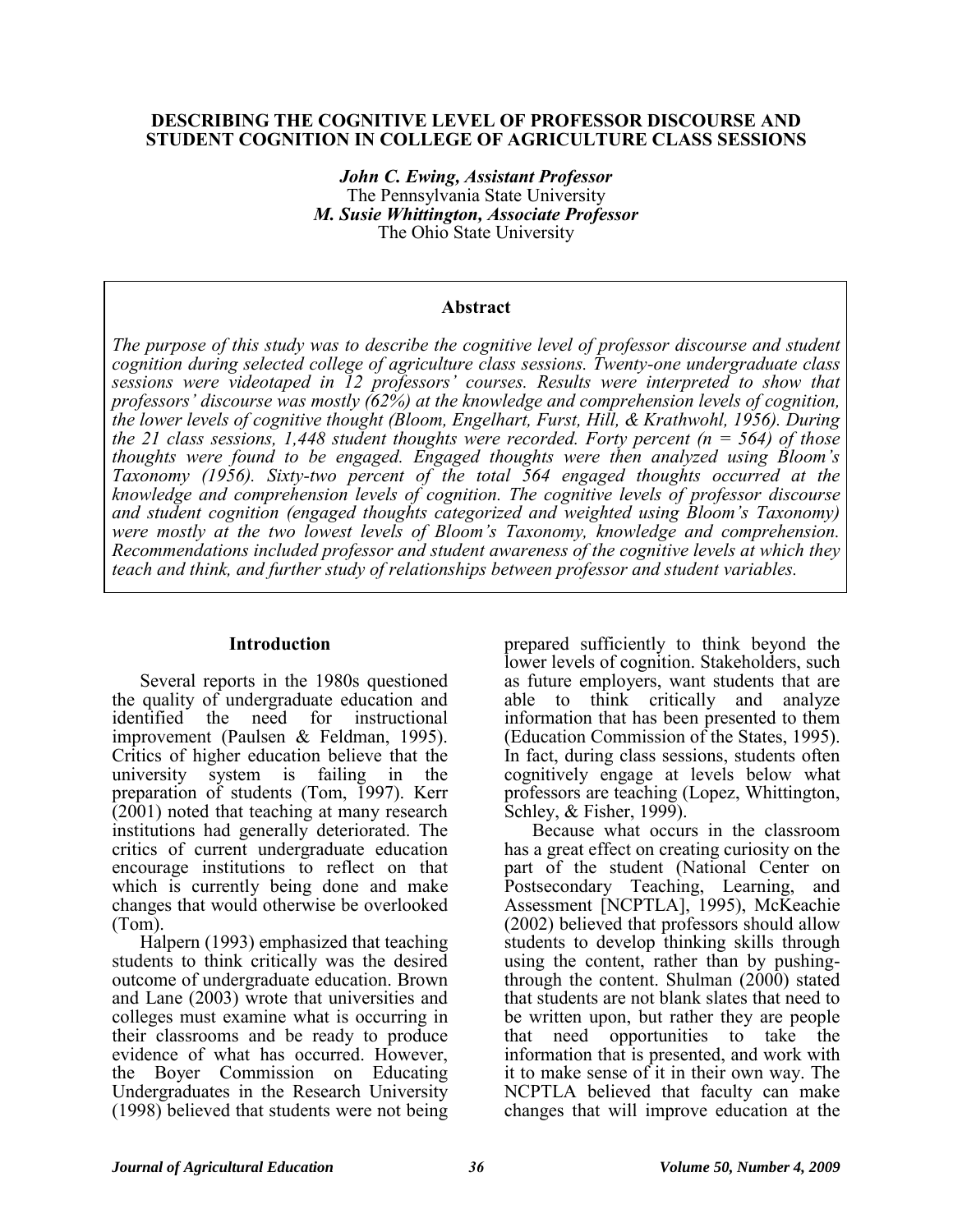undergraduate level. Nordvall and Braxton (1996) recommended examining courselevel academics to identify institutional quality, and suggested Bloom's Taxonomy (1956) for assessing level of understanding related to course content.

Bloom et al. (1956) defined higher order thinking as application, analysis, synthesis, and evaluation; the four levels of Bloom's hierarchy above the two lower levels of knowledge and comprehension. According to Bloom et al., knowledge, the lowest level of cognition, requires an individual to recall<br>and remember facts and situations. and remember facts and situations. Comprehension, the next level in Bloom's hierarchy, is described as demonstrating a general understanding of the content. These two lower levels of cognition are necessary in the thinking process to lay the foundation from which to proceed cognitively through the hierarchy. However, according to Bloom et al., the four higher levels of cognition, when reached, will cognitively challenge students beyond knowledge and comprehension and thus, theoretically, aid students' long-term content retention.

Bloom et al. (1956) further wrote that application is the process of using information gained in one situation to solve a problem or problems in other situations. Analysis, Bloom et al. contend, involves taking the information at hand and working with it in a way that the learner notes relationships and then organizes those relationships in meaningful ways. The next level, synthesis, requires learners to assess the component parts of the given information and to formulate the component parts into a new whole. The highest level of cognition, as described by Bloom et al., is evaluation. Evaluation is the level at which the learner makes judgments about the material presented.

Two of the most common uses of Bloom's Taxonomy have been classifying objectives, and testing items (Krathwohl, 2002). Bloom et al. (1956) stated that the taxonomy was designed for classifying  $-\dots$ student behaviors which represent the intended outcomes of the educational process‖ (p. 12). The authors of the taxonomy believed that student behaviors could be seen and classified in a variety of classes and levels of education.

# **Theoretical Framework**

―Cognitive development is much more than the addition of new facts and ideas to an existing store of information" (Woolfolk, 2007, p. 27). Piaget's (1970) theory of cognitive development stated that thinking is influenced by maturation, activity, and social transmission. Piaget theorized that teachers have little impact on the maturation influence, but that through the activity influence, teachers provide exploration, observation, testing, and information observation, testing, and information organization, all of which are likely to alter thinking processes. In addition, Piaget believed that teachers impact the social transmission influence, learning from others, depending on the stage of cognitive development the student has reached.

Whittington and Bowman (1994) assessed the cognitive level of instruction of faculty members in a college of agriculture and found that instructors were mainly teaching at the remembering level of cognition. Whittington (1995) found that professors sought to teach at all levels of cognition, but much of the discourse was at lower levels of cognition. Whittington, Stup, Bish, and Allen (1997) examined the thinking opportunities provided by professors through cognitive discourse. A majority (80%) of the classroom discourse was found to be at the knowledge and comprehension levels of cognition.

Building upon Piaget's (1970) activity influence from his cognitive development theory, classroom activity is likely to impact students' thinking, in other words, students' classroom cognition. The cognitive level of classroom activity can be framed using *Bloom's Taxonomy of Educational Objectives: Handbook 1, Cognitive Domain*  (Bloom, 1964), which is useful for documenting the cognitive levels at which teachers and learners process classroom content. Bloom et al.'s (1956) six-step hierarchical system of thought processing moves from the knowledge level, emphasizing subject matter recall, to the evaluation level, that entails making judgments (Table 1). Each level is reflected through cognitive classroom activity. Given that learning is enhanced by increasing the percentage of cognitive activity occurring at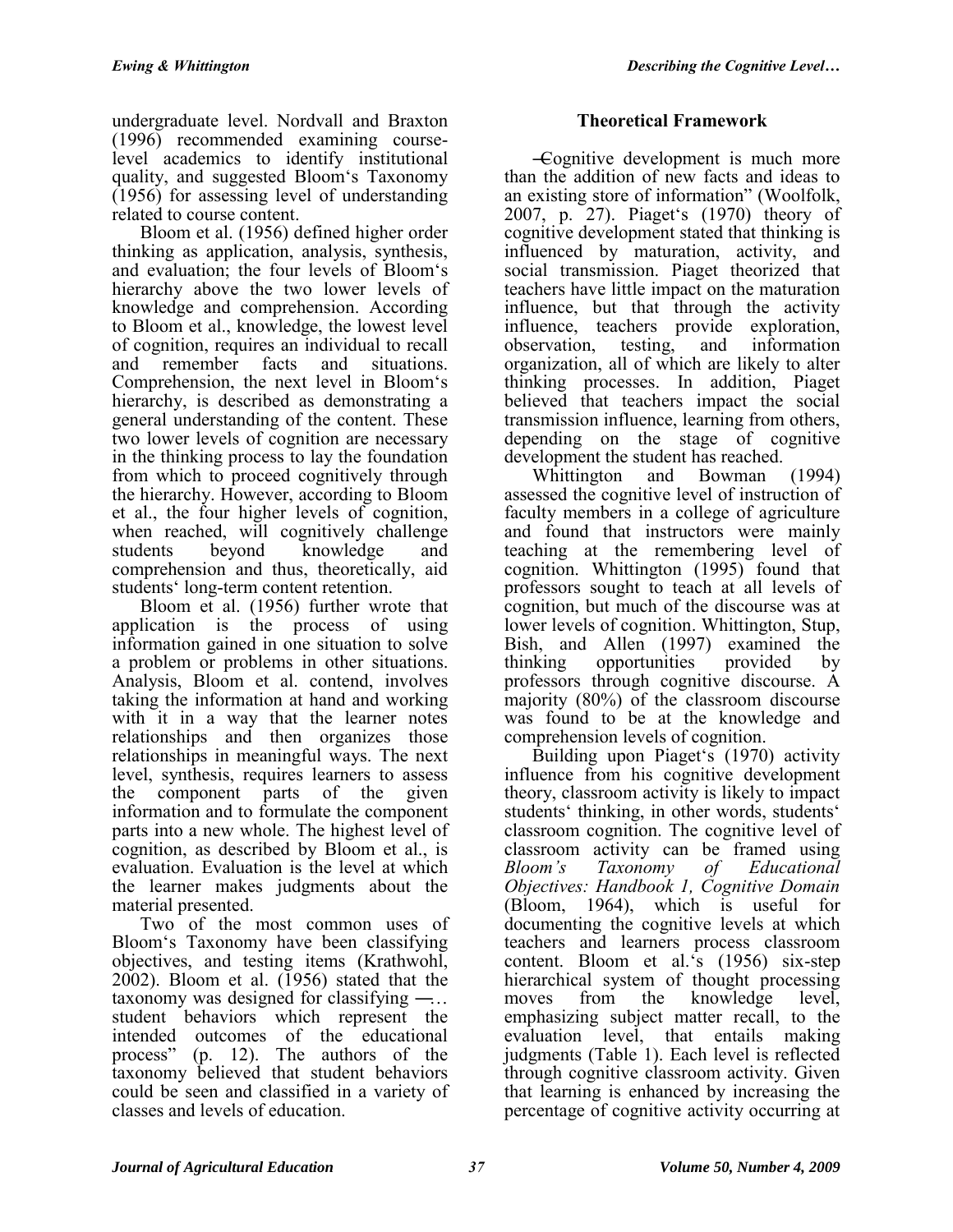the higher levels of Bloom's Taxonomy,<br>this framework provides focus and framework provides focus and direction to teachers who desire to

enhance the quality of teaching and learning in their classes (Whittington & Bowman, 1994).

Table 1

| A Synopsis of Bloom's Hierarchy of Thought Processing |                                                                                                                                                          |                                                                  |  |  |  |  |  |  |
|-------------------------------------------------------|----------------------------------------------------------------------------------------------------------------------------------------------------------|------------------------------------------------------------------|--|--|--|--|--|--|
| Cognitive level                                       | Definition                                                                                                                                               | Activity                                                         |  |  |  |  |  |  |
| Knowledge                                             | Recalling subject matter                                                                                                                                 | List, define, label, and match                                   |  |  |  |  |  |  |
| Comprehension                                         | Learners know information that has<br>been communicated, but cannot apply in<br>other situations                                                         | Explain, rewrite, paraphrase,<br>summarize, and give examples    |  |  |  |  |  |  |
| Application                                           | Learners apply information to different<br>situations and learning tasks                                                                                 | Compute, demonstrate, use,<br>predict, discover, and solve       |  |  |  |  |  |  |
| Analysis                                              | Learners separate data into its component<br>parts; these parts are differentiated and<br>related based on their relationship                            | Differentiate, discriminate,<br>relate, diagram, and distinguish |  |  |  |  |  |  |
| Synthesis                                             | Combines learned elements to create a<br>new whole; working into pieces and<br>elements, arranging so as to create new<br>forms, patterns, or structures | Create, compose, produce, and<br>develop                         |  |  |  |  |  |  |
| Evaluation                                            | Entails making judgment on the value of<br>materials and methods for given<br>purposes                                                                   | Justify, compare, contrast,<br>evaluate, and interpret           |  |  |  |  |  |  |

*Note*. McCormick and Whittington (2000). Adapted from Bloom et al. (1956).

As part of an ongoing line of inquiry related to cognitive levels of teaching and learning at the university level, the *cognitive level of professor discourse, classroom engagement,* and ultimately *student comity* of classroom engagement categorized and weighted using Bloom's Taxonomy) were examined in this study (see bold/italicized items in Figure 1).<br>Other professor variables (teaching professor variables (teaching

techniques used, cognitive level of professor questions, and cognitive level of course objectives), a student variable (cognitive level of student questions), and three course variables (level of the course, class size, and time of day at which the course was offered) are part of the overall conceptual framework that has been developed to examine the impact of these variables on student cognition during class sessions (Figure 1).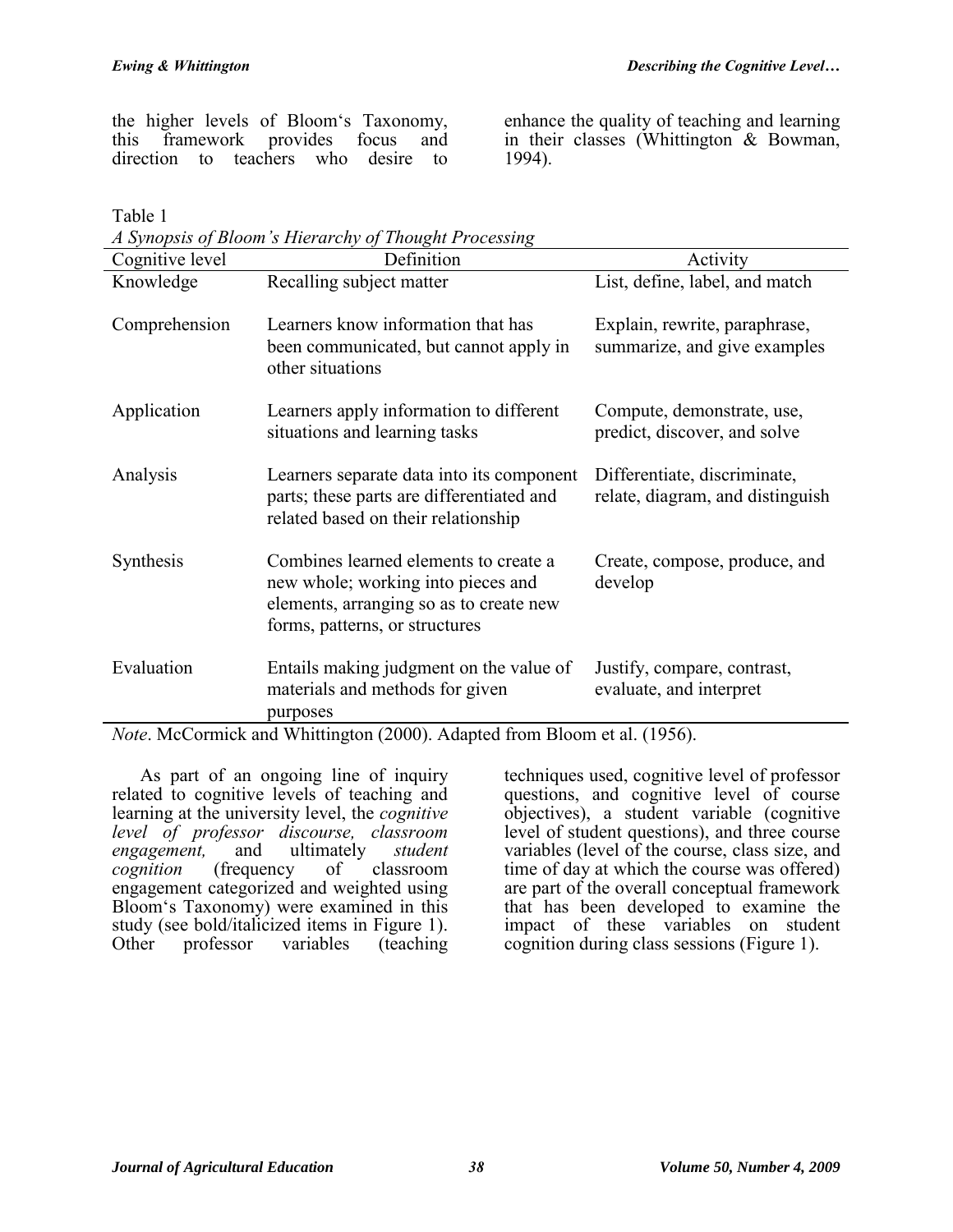

*Figure 1*. Conceptual framework of proposed factors influencing student cognition.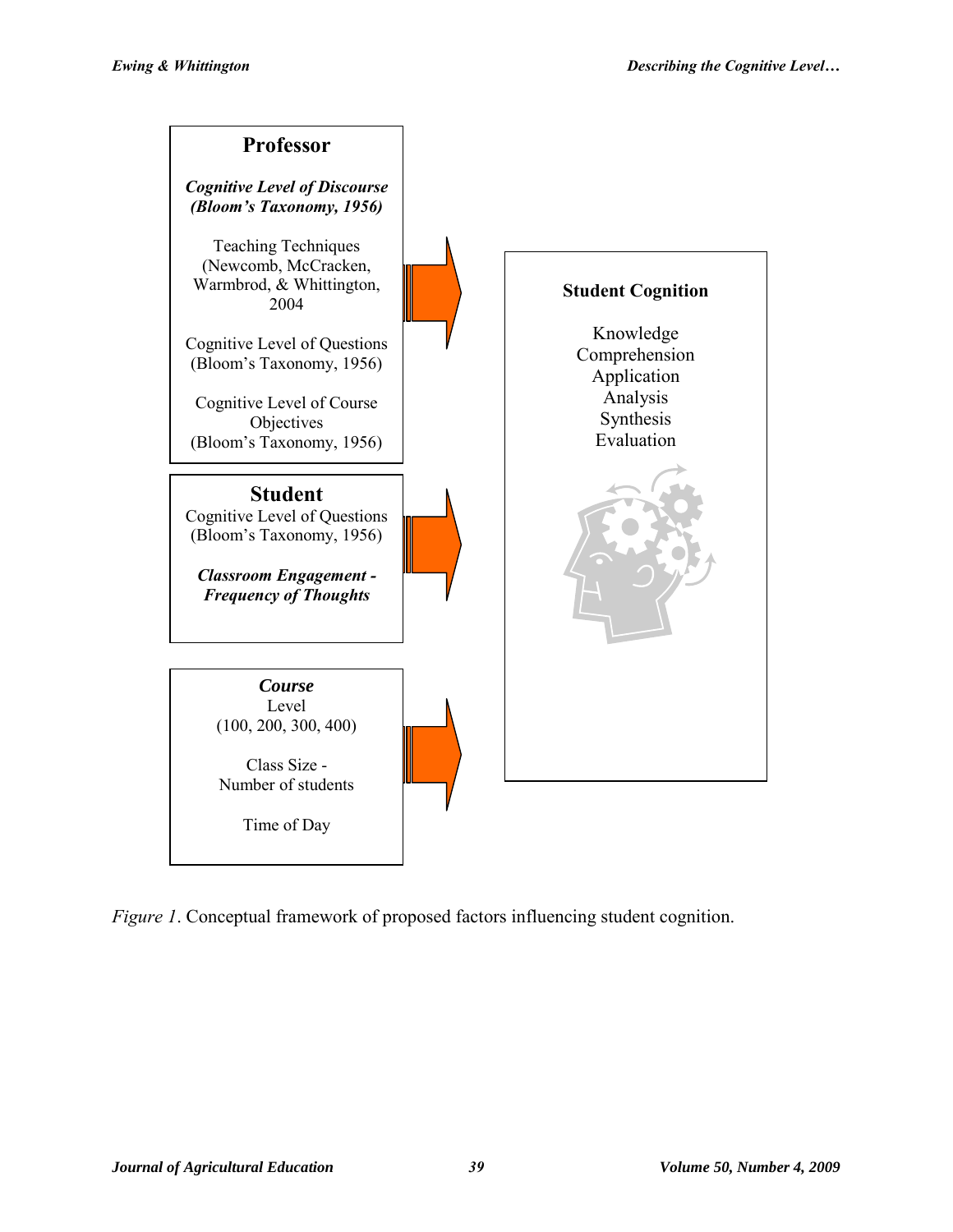## **Purpose and Objectives**

The purpose of this study was to describe professor and student cognition during selected college of agriculture class sessions at The Ohio State University. Specific objectives guiding the study were to:

- 1. Describe the cognitive level at which<br>professors delivered in-class professors delivered in-class discourse as measured using the Florida Taxonomy of Cognitive Behavior (FTCB; Webb, 1970).
- 2. Describe student cognition as measured using think-aloud protocol transcripts, and then weighted using Bloom's Taxonomy.

### **Definitions of Terms**

- Engagement The frequency of student thoughts related to course content during a class session (Ewing, 2006).
- Professor discourse The verbal statements spoken by professors during class sessions (Whittington & Newcomb, 1990).
- Student cognition The frequency of classroom engagement categorized and weighted using Bloom's Taxonomy (Ewing, 2006).

### **Methods**

The researcher cooperated with the senior associate dean and director of academic affairs in the College of Food, Agricultural and Environmental Sciences to acquire support for conducting the study in every department in the college. The associate dean sent a letter to all department chairs  $(N = 8)$  in the college, describing the study and asking for their participation. The researcher then met with the department chairs, explained the study, and asked them to nominate three faculty members from their departments who were deemed  $-\xi$ ood" teachers based on student evaluations, exit interviews, and annual reviews of teaching. Individual appointments were scheduled with the professors who were nominated, to

explain the study and to seek their participation.

Twelve nominated faculty members from seven departments in the college of agriculture participated in the study. The researcher attempted to observe and videotape two class sessions for each professor. However, scheduling conflicts prevented two observations for every professor. Thus, all professors were observed once, and nine professors were<br>observed twice. Consequently, 21 observed twice. Consequently, 21 undergraduate class sessions in horticulture, animal science, food science, environmental and natural resources, and plant pathology were observed for the study.

Twenty-one students who enrolled in the participating professors' courses were randomly selected, one from each professor's class roster, to participate in the study. Researchers videotaped all selected class sessions. By watching each videotaped class session and completing the FTCB (Webb, 1970), the researcher determined the cognitive level of professor discourse.

The FTCB (Webb, 1970; Brown, Ober, Soar, & Webb, 1966), based on Bloom's Taxonomy (1956), identifies and quantifies teacher behaviors into cognitive levels. The categories of the FTCB are identical to Bloom's Taxonomy, except the FTCB divides the *comprehension* level of the Taxonomy into *translation* and *interpretation*. The FTCB was designed to measure the frequency of the presence of each behavior during 6-minute observation periods to determine the extent to which the emphasis was on acquiring information versus using cognitive processes (Webb, 1970).

In accordance with the instrument protocol, each professor behavior was recorded only once for each 6-minute observation period, even if the behavior was observed more than once during the time period. Any behavior observed, which represented more than one category, was given a checkmark for all categories that applied. A weighting system, employed by Pickford (1988), was implemented to give higher levels of cognition more weight due to the cognitive level of processing required to perform the task. The weighting factors are consistent with the general support given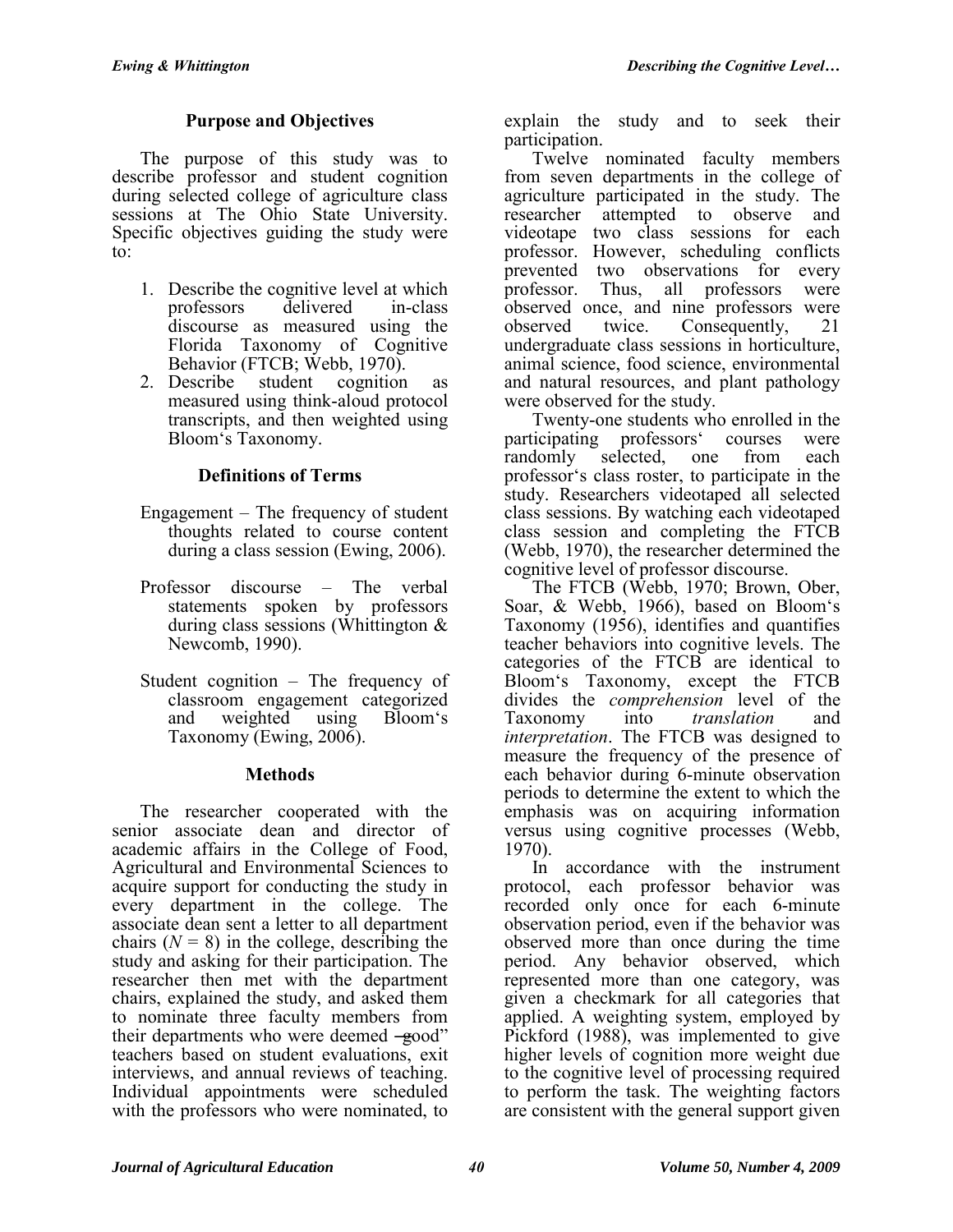to the hierarchical nature of Bloom's Taxonomy (1956). The weighting factors were developed in consultation with Krathwohl (2002); synthesis and evaluation were weighted equally due to some discrepancy in which level required greater cognitive capacity (Newcomb & Trefz, 1987). The frequency of observed behaviors per cognitive level was summed up to give a total frequency of observed behavior per professor. A percentage of behaviors at each cognitive level was calculated by dividing the frequency of behaviors at each cognitive level by the total frequency of behaviors observed during the class session. This yielded the percent of professor discourse at each cognitive level.

The cognitive weighting factor for each level of cognition was then multiplied by the

percent of professor discourse at each cognitive level to yield a cognitive weighted score for professor discourse at each level of cognition. The cognitive weighted scores for professor discourse at each level of cognition were then summed up to yield a total cognitive weighted score for professor discourse during each class session. The weighting score for each professor could range from a score of 10 to 50. A score of 10 would indicate that all of the professor's discourse was at the *knowledge* level of cognition, whereas a score of 50 would indicate that all of the professor's discourse was at the higher levels of cognition, *synthesis* or *evaluation*. The cognitive weighting factors used for professor discourse and a sample calculation are displayed in Table 2.

Table 2

*Cognitive Weighting Factors and a Sample Calculation of Professor Z's Total Cognitive Weighted Score for Professor Discourse*

| ັ              | ◡<br>$f$ of | Percent   |   |           | Cognitive |
|----------------|-------------|-----------|---|-----------|-----------|
| Level of       | professor   | of        |   | Weighting | weighted  |
| cognition      | behaviors   | behaviors | X | factor    | score     |
| Knowledge      | 28          | 31.80     | X | .10       | 3.18      |
| Translation    | 8           | 9.09      | X | .20       | 1.82      |
| Interpretation | 12          | 13.60     | X | .25       | 3.40      |
| Application    | 18          | 20.40     | X | .30       | 6.12      |
| Analysis       | 5           | 5.70      | X | .40       | 2.28      |
| Synthesis      | 14          | 15.90     | X | .50       | 7.95      |
| Evaluation     | 3           | 3.40      | X | .50       | 1.70      |
| Total          | 88          |           |   |           | 26.45     |

*Note*. Possible range for total cognitive weighted score for professor discourse (10-50).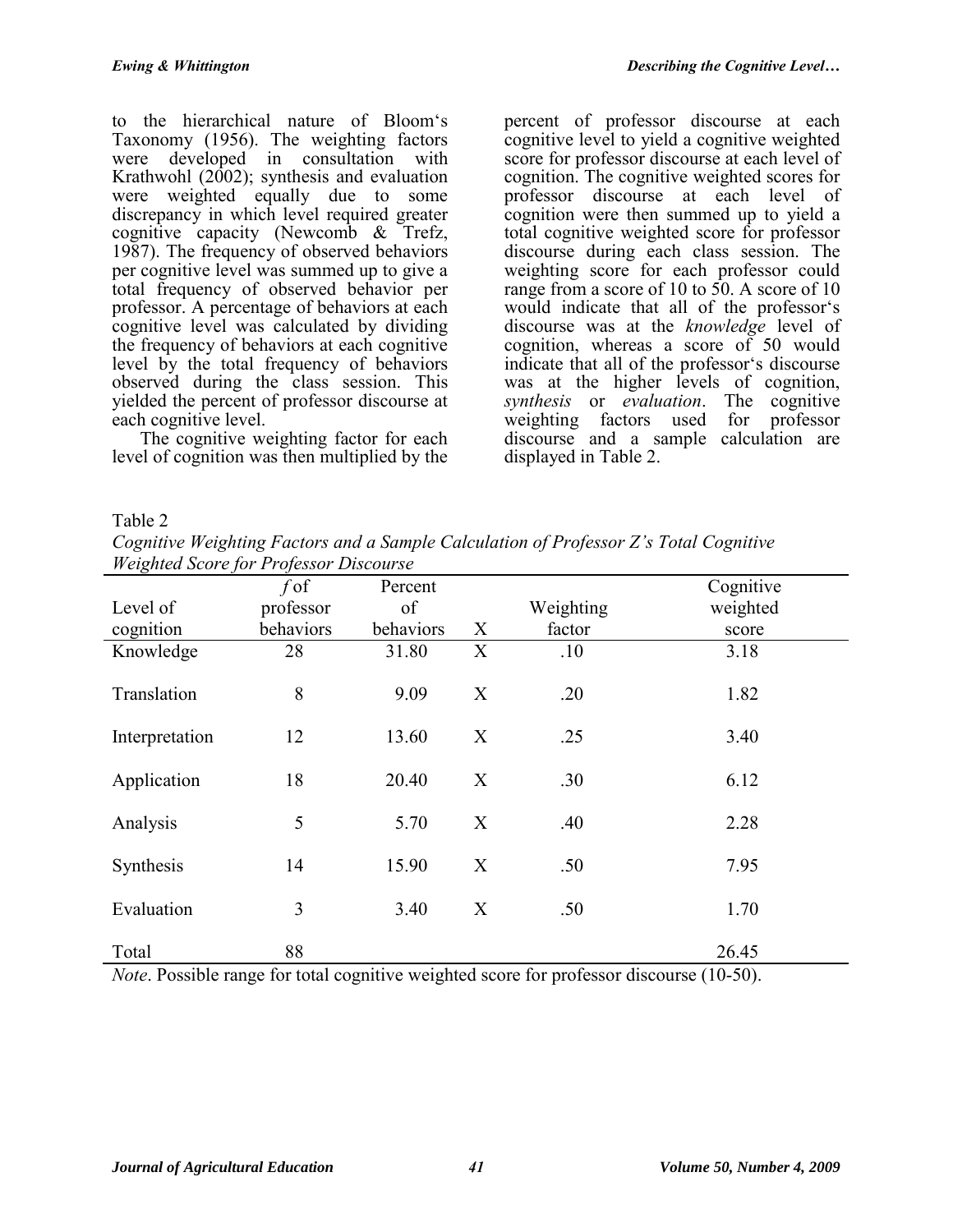Pickford (1988) believed that reliability of the FTCB was dependent upon the rater's utilization of the instrument. The rater received training from a researcher with extensive experience in using the FTCB. Training involved an explanation of the instrument followed by practice evaluating videotaped class sessions. The trainer was present during the first practice rating to answer questions for the researcher. After the training, intra-rater reliability (a measure of rater consistency) was assessed using two videotapes of teaching. The overall intrarater reliability was  $r_{(9 \text{ weeks})} = .91$ . Inter-rater reliability was established by asking an expert in cognition research to complete an evaluation of a sample videotape. The interrater reliability was  $r = .94$ . The FTCB is based upon Bloom's Taxonomy (1956); therefore it is argued that the FTCB is content valid given that Bloom's Taxonomy is generally supported as a way to identify behaviors of teachers and students at various cognitive levels (Pickford).

"Classroom engagement" was recorded based on completion of think-aloud protocols. To collect these data, a student from each videotaped class session was asked to watch the videotape of the class session that he/she had just experienced and to complete a think-aloud protocol. Completing a think-aloud protocol, which was done immediately following the class session, required students to verbalize that which they had been thinking during the class session, into a hand-held cassette taperecorder. Each student was reminded that the brain is constantly thinking; thus there should be few moments when they were not speaking while watching the videotape. The students were instructed to let the cassette recorder run during the entire session; however, the videotape could be stopped or rewound at any time to allow for the student to gather their thoughts.

All student thoughts were then transcribed, and categorized into one of six thought-types. The six thought-types, based on previous research (Whittington, Lopez, Schley, & Fisher, 2000; Shertzer, Ewing, & Whittington, 2005), were: (1) thoughts or observations about the professor, (2) nonsense or unrelated thoughts, (3) thoughts connected to previous learning, (4) thoughts

about past experiences prompted by class subject matter, (5) deeper learning/questioning thoughts, (6) thoughts about behavior that received/maintained attention.

Reliability for the process was established using a sample transcript and recording the frequency of engagement during the class session. The Pearson product-moment coefficient was then calculated. The intra-rater reliability for engagement was  $r_{(3 \text{ weeks})} = .92$ . Another individual who was familiar with individual who was familiar with engagement and teaching/learning analyzed a sample transcript to establish inter-rater reliability. The inter-rater reliability for engagement was  $r = .89$ . Two students, who had studied and been trained in cognition research, analyzed face and content validity for this instrument. The raters indicated that the instrument was useful for categorizing engagement.

Engaged thoughts were those that elicited cognitive engagement with the course content and were therefore classified into one of the six levels of Bloom's Taxonomy (1956), and a frequency was determined for each cognitive level. Thoughts that were categorized as thoughttype 1 or thought-type 2 were not included in the analysis for student cognition. A percentage for engagement at each level of Bloom's Taxonomy was then calculated by dividing the frequency of student thoughts at each cognitive level by the total number of engaged thoughts during the class session. The cognitive weighting factor (Table 3) for each cognitive level was then multiplied by the percentage of student thoughts at each cognitive level to yield a cognitive weighted score for student cognition at each cognitive level. The cognitive weighted scores for student cognition at each level of cognition were summed up to yield a total cognitive weighted score for student cognition.

After a 3-week period, reliability was established by using a sample transcript and recording the cognitive level for each student thought during the class session. The Pearson product-moment coefficient was then calculated. The intra-rater reliability for student cognition was  $r_{(3 \text{ weeks})} = .94$ . Another individual familiar with cognitive levels of learning completed inter-rater reliability.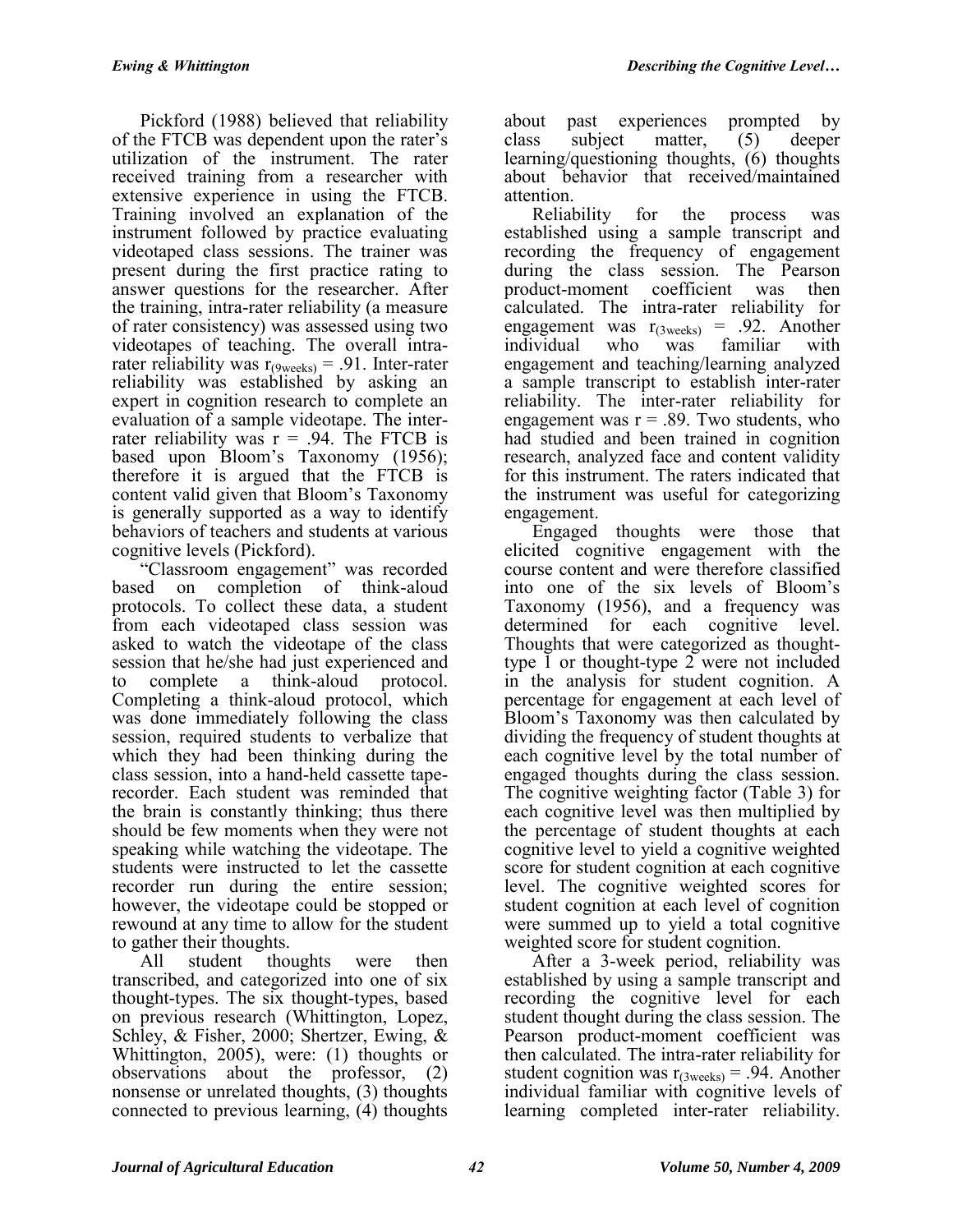The inter-rater reliability for student cognition was  $r = .91$ . Content validity for this instrument was based upon its direct development from Bloom's Taxonomy (1956) and the support, from theory and evidence (Ary, Jacobs, & Razavieh, 2002), generally given to the hierarchy of cognitive behaviors.

A sample calculation for student cognition is completed in Table 3. Student Z

yielded 126 thoughts during the class session. Eighty-six  $(68.25%)$  of these were at the knowledge level, 19 (15.08%) were at the comprehension level, 15 (11.9%) were at the application level, 4 (3.2%) were at the analysis level, 1 (.75%) was at the synthesis level, and 1 (.75%) was at the evaluation level. Student Z yielded a total cognitive weighted score for student cognition of 15.37.

## Table 3

*Cognitive Weighting Factors and a Sample Calculation of Total Cognitive Weighted Score for Student Cognition*

|                                               | Frequency                       | Percent    |        |                                                        | Cognitive            |
|-----------------------------------------------|---------------------------------|------------|--------|--------------------------------------------------------|----------------------|
|                                               | of student                      | of student |        | Weighting                                              | weighted             |
| Level of cognition                            | thoughts                        | thoughts   | X      | factor                                                 | score                |
| Knowledge                                     | 86                              | 68.25      | X      | .10                                                    | 6.83                 |
| Comprehension                                 | 19                              | 15.08      | X      | .20                                                    | 3.02                 |
| Application                                   | 15                              | 11.9       | X      | .30                                                    | 3.48                 |
| Analysis                                      | $\overline{4}$                  | 3.2        | X      | .40                                                    | 1.28                 |
| Synthesis                                     |                                 | .75        | X      | .50                                                    | .38                  |
| Evaluation                                    |                                 | .75        | X      | .50                                                    | .38                  |
| Total<br>$-1$<br>$\mathbf{r}$<br>$\mathbf{v}$ | 126<br>$\ddotsc$<br>$\sim$<br>. | .          | $\sim$ | $\cdot$ . $\cdot$<br>and the state of the state of the | 15.37<br>$(100 - 0)$ |

*Note*. Possible range for total cognitive weighted score for student cognition (10-50).

## **Findings**

Findings related to professors' in-class discourse for each class session are displayed in Table 4. The total cognitive weighted score for professor discourse ranged from a low of 14.47, which means that the total cognitive weighted score for professor discourse was between the knowledge and comprehension levels of cognition (lower levels), to a high of 30.67, which means that the professor's discourse was at the application level of cognition (higher level). Bloom et al. (1956) defined application, analysis, synthesis, and evaluation as that which requires high levels of cognitive thought and knowledge and comprehension as that which requires low levels of cognitive thought. Almost two-thirds  $(62\%)$  of the total cognitive weighted scores for professor discourse were at the two lowest levels of cognition (knowledge and comprehension), which include translation and interpretation on the FTCB. Approximately 38% of the total cognitive weighted scores for professor discourse were at the four higher levels of cognition (application, analysis, synthesis, and evaluation). No professor's total cognitive weighted scores were above the analysis level of cognition.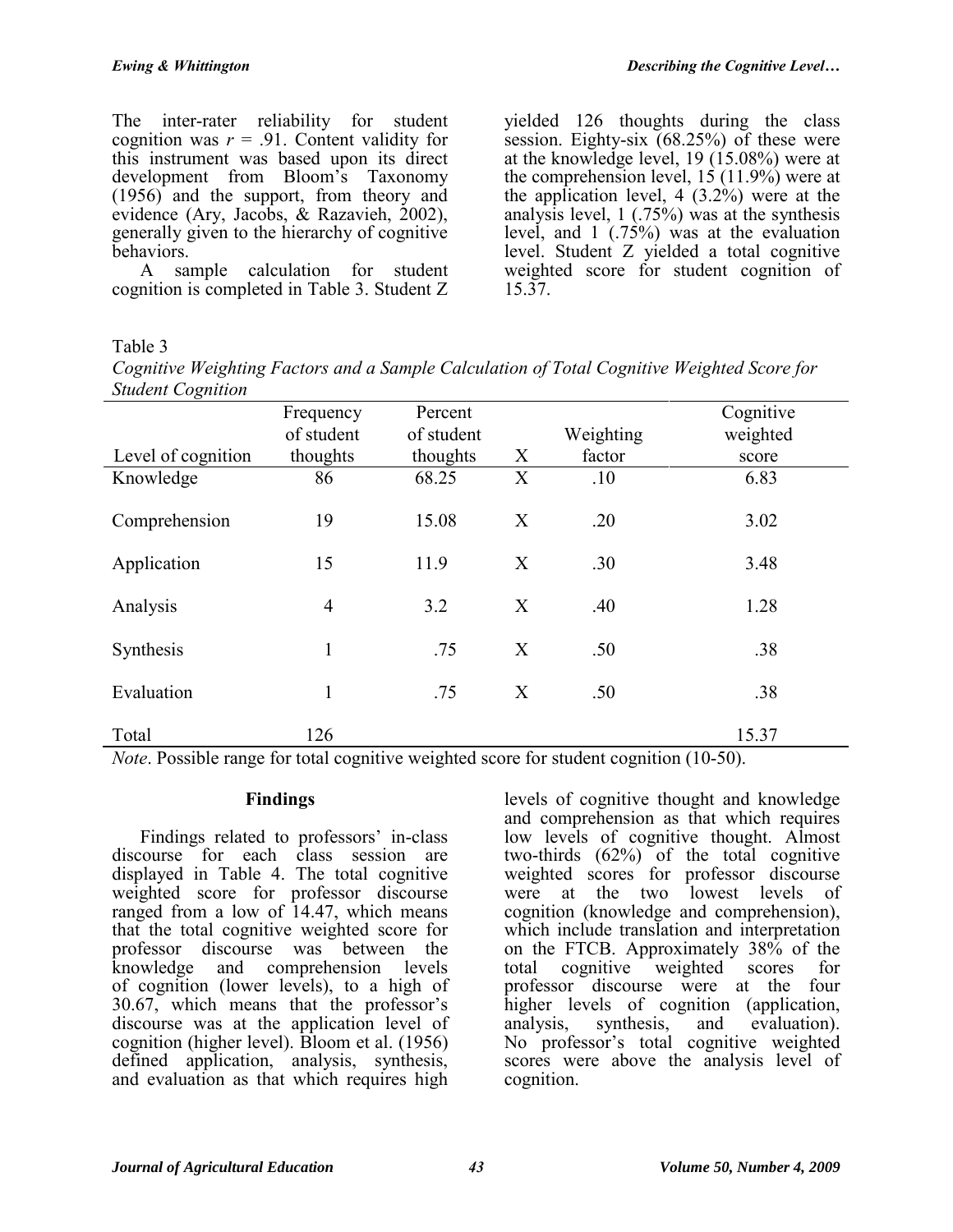Table 4

| Total Cognitive Weighted Score for Professor Discourse as Measured using the FTCB by Class |  |  |  |  |
|--------------------------------------------------------------------------------------------|--|--|--|--|
| <b>Session</b>                                                                             |  |  |  |  |

| Class          |        |       |                                                                                        |       |       |       |      | Cognitive<br>weighted |
|----------------|--------|-------|----------------------------------------------------------------------------------------|-------|-------|-------|------|-----------------------|
|                |        |       | session Knowledge Translation Interpretation Application Analysis Synthesis Evaluation |       |       |       |      | score                 |
| 20             | 2.16   | .80   | 5.60                                                                                   | 2.64  | 8.64  | 9.80  | 1.00 | 30.67                 |
| 21             | 2.88   | 2.04  | .85                                                                                    | 3.57  | 8.12  | 11.80 | .85  | 30.16                 |
| 11             | 3.23   | 4.50  | 7.25                                                                                   | 0.00  | 5.20  | 1.50  | 0.00 | 21.70                 |
| 6              | 4.67   | 2.88  | 1.95                                                                                   | 4.65  | 4.90  | 1.00  | .50  | 20.55                 |
| 5              | 4.94   | 2.04  | 3.20                                                                                   | 4.71  | 4.32  | .50   | .50  | 20.21                 |
| 9              | 5.63   | 1.46  | 4.05                                                                                   | 1.50  | 7.08  | 0.00  | 0.00 | 19.72                 |
| $\,8\,$        | 5.70   | 1.80  | 3.60                                                                                   | .39   | 6.76  | 0.00  | .65  | 18.90                 |
| 14             | 5.47   | 2.20  | 3.90                                                                                   | 1.41  | 5.60  | 0.00  | 0.00 | 18.58                 |
| 17             | 5.26   | 2.94  | 3.18                                                                                   | 3.15  | 2.52  | 1.50  | 0.00 | 18.55                 |
| 3              | 5.60   | 1.90  | 3.75                                                                                   | 1.20  | 4.80  | .50   | .50  | 18.25                 |
| $\overline{7}$ | 5.80   | 3.20  | 3.25                                                                                   | 0.00  | 1.92  | 4.00  | 0.00 | 18.17                 |
| 10             | 5.53   | 2.56  | 4.53                                                                                   | 0.00  | 5.52  | 0.00  | 0.00 | 18.14                 |
| 12             | 5.15   | 3.00  | 4.55                                                                                   | 1.80  | 3.60  | 0.00  | 0.00 | 18.14                 |
| 19             | 5.83   | 1.94  | 5.55                                                                                   | .84   | 2.80  | 0.00  | 0.00 | 16.96                 |
| $\overline{2}$ | 5.67   | 3.80  | 3.60                                                                                   | 1.40  | 1.90  | .50   | 0.00 | 16.77                 |
| 13             | 6.20   | 3.44  | 2.50                                                                                   | 1.02  | 2.80  | 0.00  | 0.00 | 15.96                 |
| $\mathbf{1}$   | 6.13   | 3.06  | 4.03                                                                                   | .90   | 1.60  | 0.00  | 0.00 | 15.72                 |
| $\overline{4}$ | 6.30   | 2.80  | 4.65                                                                                   | 0.00  | 1.86  | 0.00  | 0.00 | 15.61                 |
| 18             | 6.34   | 2.68  | 3.35                                                                                   | 2.19  | .96   | 0.00  | 0.00 | 15.52                 |
| 15             | 6.20   | 1.76  | 7.23                                                                                   | 0.00  | 0.00  | 0.00  | 0.00 | 15.21                 |
| 16             | 7.01   | 1.80  | 4.23                                                                                   | .39   | 1.04  | 0.00  | 0.00 | 14.47                 |
| Total          | 111.70 | 52.60 | 84.80                                                                                  | 31.76 | 81.70 | 31.10 | 4.00 | 397.96                |

*Note*. Possible range for total cognitive weighted score for student cognition (10-50).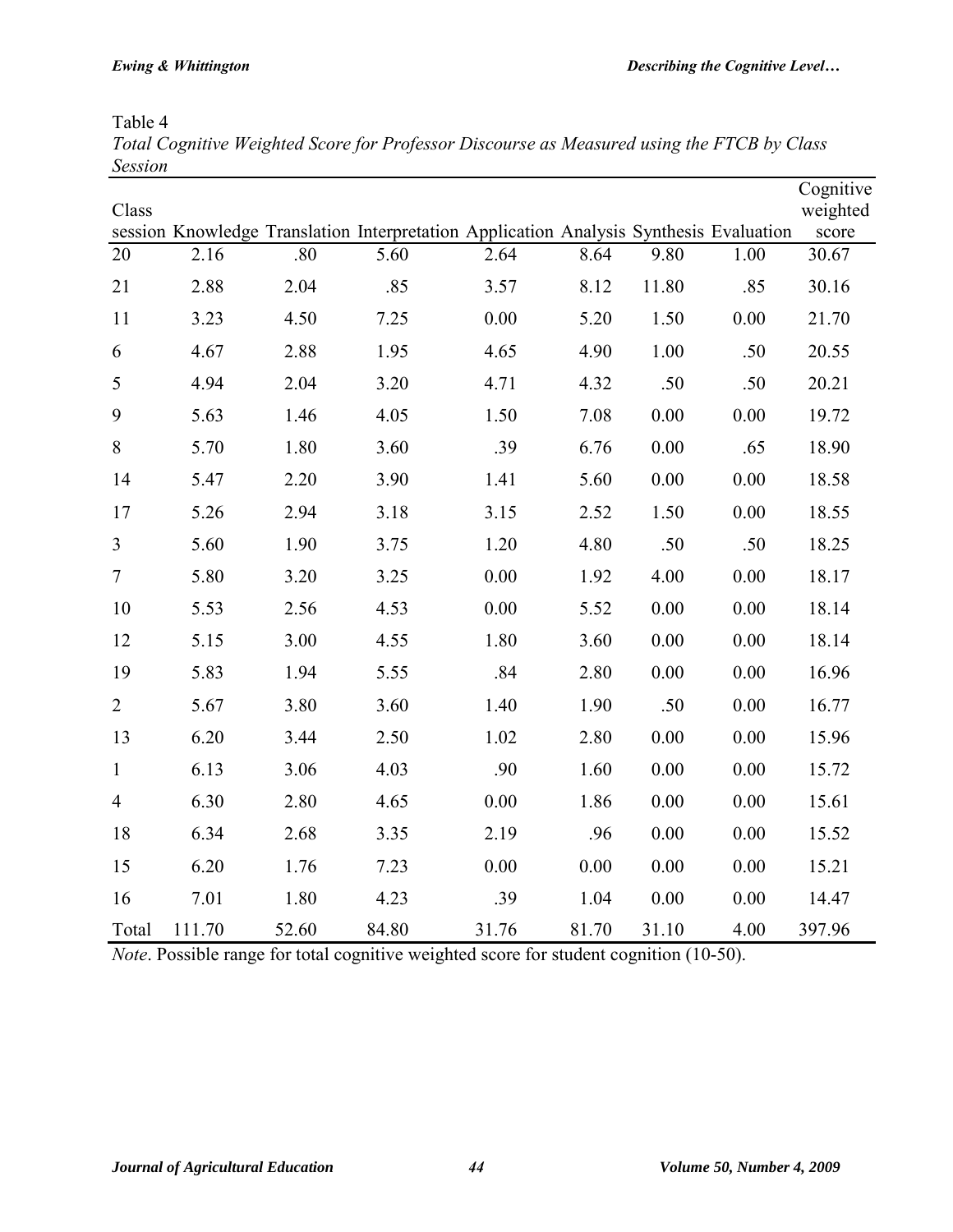The findings related to student cognition are outlined in Table 5. The frequency of student thoughts at each level of cognition are summarized. A total of 1,448 student thoughts were recorded from the think-aloud protocol sessions. Approximately 60% (*n* = 884) of the observed thoughts were categorized as nonsense or random thoughts, which did not elicit engagement with the course content; therefore, 564 student thoughts from the 21 class sessions were analyzed for student cognition. Three hundred and fifty (62.1%) of the student thoughts analyzed for cognitive level were categorized into the two lowest levels of cognition (knowledge and comprehension). Two hundred and fourteen (37.9%) student thoughts were categorized into the higher cognitive levels, with 53 (9.4%) student thoughts categorized at the application level of cognition, 96 (17%) student thoughts at the analysis level of cognition,  $29(5.1\%)$ student thoughts at the synthesis level of cognition, and 36 (6.4%) student thoughts at the evaluation level of cognition. Student thoughts that were cognitively categorized ranged from a low of one thought during class session number 13 (Professor G) to a high of 61 thoughts that elicited cognitive thought during class session number 9 (Professor E).

Class session number 16 (Professor I) yielded the lowest total cognitive weighted score for student cognition of 14.8, while class session number 7 (Professor D) yielded the highest total cognitive weighted score for student cognition of 32.35. A total cognitive weighted score for student cognition of 14.8 is between the knowledge and comprehension levels of cognition, while a total cognitive weighted score for student cognition of 32.25 is at the application level of cognition. Three of the 21 courses yielded a percent of student thoughts at or above the application level of cognition. No classes yielded a total cognitive weighted score for student cognition above the analysis level of cognition.

### **Conclusions/Implications/ Recommendations**

Professor discourse was primarily at the two lowest levels of cognition, knowledge and comprehension. If students are to think at higher cognitive levels, professors need to provide discourse at levels at which students are appropriately challenged. Professors who consistently deliver discourse at lower cognitive levels may not be providing opportunities for students to think at the higher levels of cognition during class sessions (Blosser, 2000). Thus, professors should not expect students to operate at cognitive levels that are higher than those to which they are currently being challenged. Professors must first be made aware of the cognitive levels at which they are currently offering classroom discourse, and then adjust their level of discourse accordingly. Once professors are aware of the cognitive level at which their content is being delivered, a comparison can be made to the course, and to the individual lesson objectives, to examine if the cognitive level of professor discourse accomplishes the purposes of the course. Students were thinking during class sessions, but students were not engaged with the course content during the majority of the class sessions. At any given time during a class session, over half of the students in the class were thinking about something other than the topic at hand (Shertzer et al., 2005). Students need to recognize that their individual learning may be affected by the fact that they are engaged in class content less than half of the class session. Professors must be made aware that<br>students elicit more random and students elicit more random and nonsense thoughts during a class session than cognitively engaged thoughts and must plan for adding variability to content delivery (Rosenshine & Furst, 1971).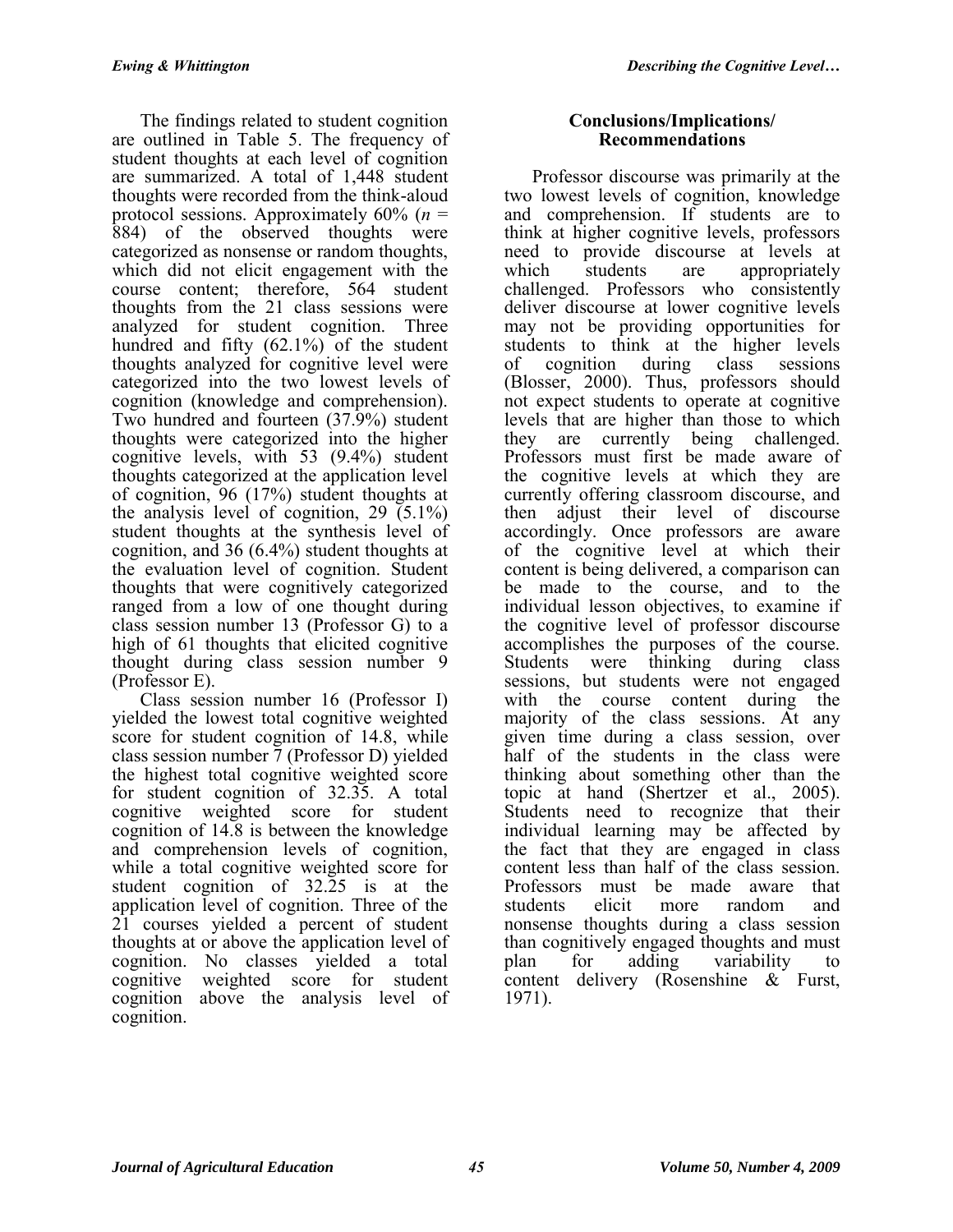# Table 5

| Frequency of Cognitive Level of Student Thought and Total Cognitive Weighted Score for |  |
|----------------------------------------------------------------------------------------|--|
| <b>Student Cognition</b>                                                               |  |

| Student        |                  | Knowledge Comprehension Application Analysis Synthesis Evaluation thoughts |                  |                  |                  |                  | Engaged      | Total<br>cognitive<br>weighted |
|----------------|------------------|----------------------------------------------------------------------------|------------------|------------------|------------------|------------------|--------------|--------------------------------|
| 9              | 12               | 20                                                                         | 10               | 17               |                  | 1                | 61           | score<br>26.10                 |
| 16             | 41               | $\overline{2}$                                                             | $\overline{7}$   | $\overline{3}$   | $\boldsymbol{0}$ | $\overline{0}$   | 53           | 14.80                          |
| 20             | $\overline{2}$   | 19                                                                         | 3                | $\overline{4}$   | 10               | $\overline{2}$   | 40           | 31.25                          |
| $\overline{7}$ | $\overline{4}$   | 13                                                                         | $\mathbf{1}$     | $\,$ $\,$        | $\overline{3}$   | 8                | 37           | 32.35                          |
| 10             | 11               | 11                                                                         | $\overline{2}$   | 9                | $\mathbf{1}$     | 3                | 37           | 25.60                          |
| 8              | 19               | 6                                                                          | $\overline{7}$   | $\overline{4}$   | $\boldsymbol{0}$ | $\boldsymbol{0}$ | 36           | 18.80                          |
| 3              | 12               | 5                                                                          | $\mathbf{1}$     | 10               | $\mathbf{1}$     | 5                | 34           | 28.05                          |
| 17             | 8                | $\tau$                                                                     | $\overline{7}$   | 6                | $\boldsymbol{0}$ | $\mathbf{1}$     | 29           | 24.70                          |
| 12             | 17               | 3                                                                          | 3                | $\mathbf{1}$     | $\overline{2}$   | $\mathbf{1}$     | 27           | 18.90                          |
| 14             | 5                | 9                                                                          | $\overline{2}$   | $\overline{4}$   | 5                | $\mathbf{1}$     | 26           | 28.50                          |
| 19             | $\overline{4}$   | 8                                                                          | $\boldsymbol{0}$ | $\overline{7}$   | $\boldsymbol{0}$ | $\overline{4}$   | 23           | 29.60                          |
| 21             | $\overline{4}$   | 8                                                                          | $\mathbf{1}$     | $\overline{7}$   | $\boldsymbol{0}$ | $\overline{3}$   | 23           | 28.65                          |
| $\overline{2}$ | 15               | $\overline{4}$                                                             | $\boldsymbol{0}$ | $\mathbf{1}$     | $\mathbf{1}$     | $\mathbf{1}$     | 22           | 17.20                          |
| 11             | $\overline{2}$   | 10                                                                         | $\mathbf{1}$     | 3                | $\overline{2}$   | $\overline{3}$   | 21           | 29.40                          |
| $\overline{4}$ | $\overline{7}$   | 6                                                                          | $\boldsymbol{0}$ | $\overline{4}$   | $\mathbf{1}$     | $\boldsymbol{0}$ | 18           | 22.30                          |
| 6              | 5                | 9                                                                          | $\boldsymbol{0}$ | $\mathbf{1}$     | $\boldsymbol{0}$ | $\overline{2}$   | 17           | 21.90                          |
| 15             | 11               | $\overline{2}$                                                             | 3                | $\boldsymbol{0}$ | $\mathbf{1}$     | $\boldsymbol{0}$ | 17           | 16.80                          |
| $\mathbf{1}$   | $\overline{7}$   | $\overline{4}$                                                             | $\boldsymbol{0}$ | $\overline{4}$   | $\mathbf{1}$     | $\boldsymbol{0}$ | 16           | 22.40                          |
| 5              | 5                | $\overline{4}$                                                             | $\mathbf{1}$     | 3                | $\boldsymbol{0}$ | $\mathbf{1}$     | 14           | 23.40                          |
| 18             | 6                | 3                                                                          | $\overline{3}$   | $\boldsymbol{0}$ | $\boldsymbol{0}$ | $\boldsymbol{0}$ | 12           | 17.50                          |
| 13             | $\boldsymbol{0}$ | $\boldsymbol{0}$                                                           | $\mathbf{1}$     | $\boldsymbol{0}$ | $\boldsymbol{0}$ | $\boldsymbol{0}$ | $\mathbf{1}$ | 30.00                          |
| Total          | 197              | 153                                                                        | 53               | 96               | 29               | 36               | 564          |                                |

*Note*. Possible range for total cognitive weighted score for student cognition (10-50). Bolded numbers are the mode for each student.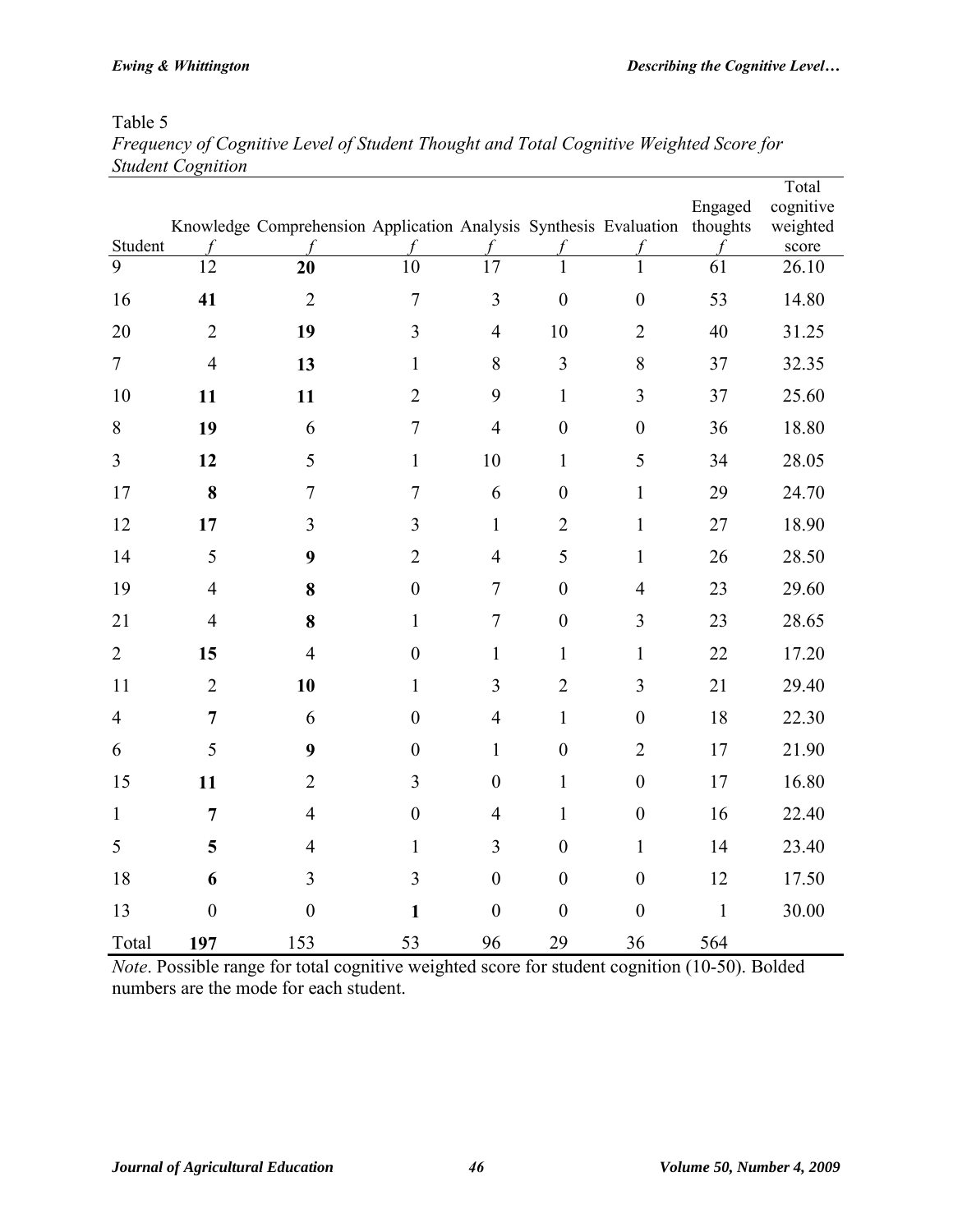Engaged thoughts were at the knowledge and comprehension levels (the two lowest levels of Bloom's Taxonomy). However, student total cognitive weighted scores were higher than professor total cognitive weighted score in each class but one (class number 4). Thus, the students in the study were thinking at levels higher than those at which they were being challenged. Professors and students should work to increase student cognition during class sessions. Professors can use well-planned lessons and questions to attract and hold the interest of students (Blosser, 2000). Professors can also use active learning strategies to encourage student engagement (King, 1993). Students can learn to focus on the topic at hand by asking questions, taking notes, and participating in class discussions. Kuh (2001) believed that service learning projects and forming learning communities were valuable means of engaging students in their learning. These strategies point to involving students in the learning process, rather than allowing students to act as passive recipients of the information (Heuwinkel, 1996). Future research should incorporate an examination of professors' intent in terms of learning objectives for the course, and specific class sessions.

Students must be able to think critically and analyze information that has been presented to them (Education Commission of the States, 1995). If students are thinking primarily at lower levels of cognition during class sessions, critics of undergraduate education may be correct in stating that undergraduate students are not prepared to think at higher levels of cognition after leaving the university (Tom, 1997).

Professors must recognize the cognitive levels at which students are thinking and compare that to their own cognitive level of discourse to see if the relationship is appropriate for the purposes of the course. Professors can study the cognitive levels at which students are thinking by dialoguing with their students about the course content, making certain that the students are grasping the concepts being taught (Shulman, 2000). If professors are not pleased with the cognitive levels at which they are challenging students during class sessions, then change must be made in professor

discourse and professor methodologies to provide more opportunities for students to reach higher levels of cognition during class sessions.

### **References**

Ary, D., Jacobs, L. C., & Razavieh, A. (2002). *Introduction to research in education* (6th ed.). Belmont, CA: Wadsworth.

Bloom, B. S. (Ed.). (1964). *Taxonomy of educational objectives: Handbook 1: Cognitive domain* (2nd ed.). New York: Longman.

Bloom, B. S., Engelhart, M. D., Furst, E. J., Hill, W. H., & Krathwohl, D. R. (1956). *Taxonomy of educational objectives, The classification of educational goals*. New York: David McKay Company.

Blosser, P. E. (2000). *How to ask the right questions*. Arlington, VA: National Science Teachers Association.

Boyer Commission on Educating Undergraduates in the Research University.<br>(1998). Reinventing undergraduate (1998). *Reinventing undergraduate education: A blueprint for America's research universities.* Stony Brook, NY: Carnegie Foundation for the Advancement of Teaching.

Brown, B. B., Ober, R. L., Soar, R., & Webb, J. N., (1966). *Florida taxonomy of cognitive behavior: Directions.* Unpublished University of Florida, Gainesville.

Brown, M. C., & Lane, J. E. (Eds.) (2003). *Studying diverse institutions: Contexts, challenges, and considerations.* Hoboken, NJ: Wiley Periodicals.

Education Commission of the States. (1995). *Making quality count in undergraduate education.* Denver, CO: Author.

Ewing, J. C. (2006). *Teaching techniques, and cognitive level of discourse, questions, and course objectives, and their*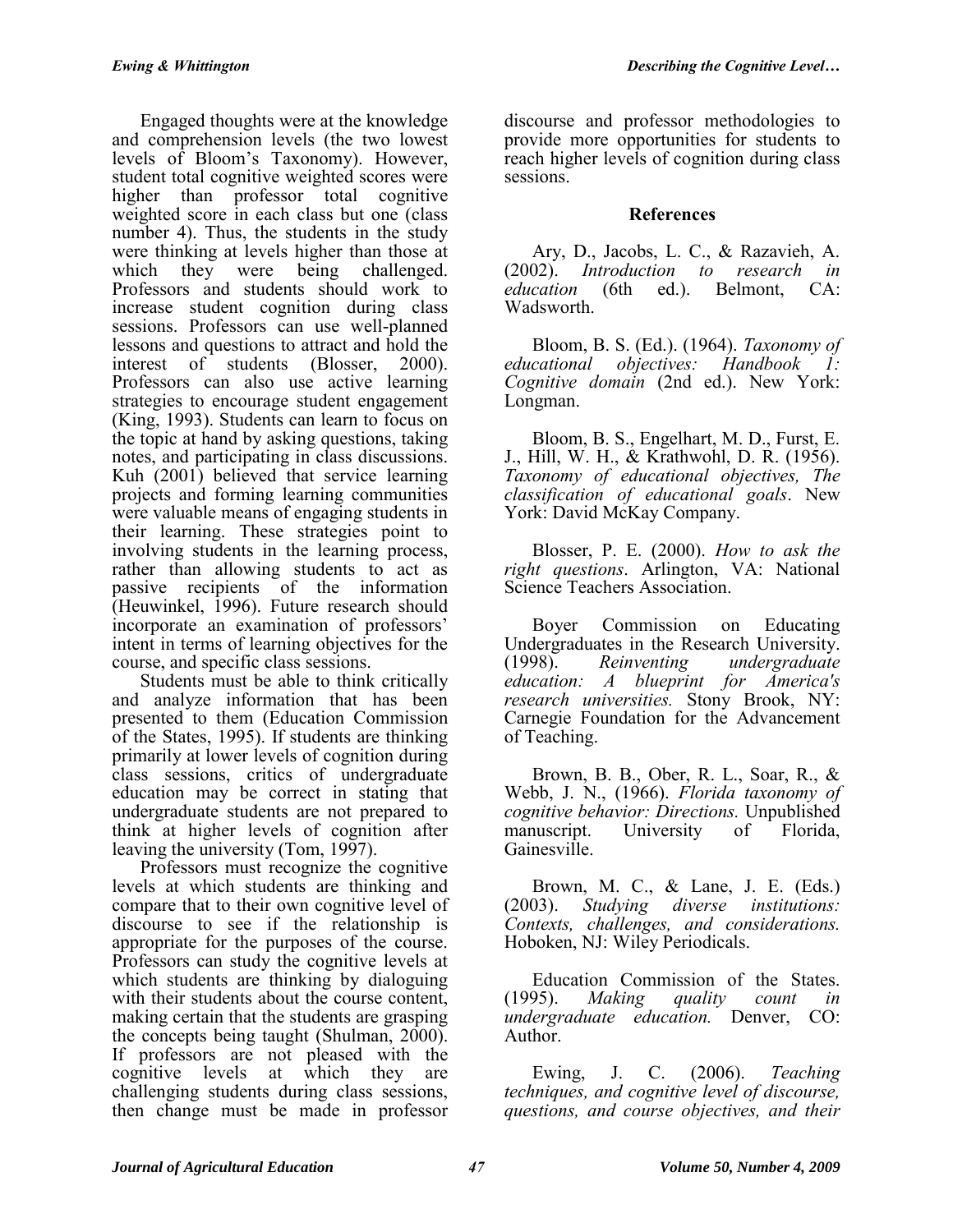*relationship to student cognition in college of agriculture class sessions.* Unpublished doctoral dissertation, The Ohio State University, Columbus.

Halpern, D. F. (1993). Assessing the effectiveness of critical thinking instruction. *The Journal of General Education, 50*(4), 270-286.

Heuwinkel, M. K. (1996). New ways of learning equal new ways of teaching. *Childhood Education, 73*(1), 27-31.

Kerr, C. (2001). *The uses of the university.* (5th ed.). Cambridge, MA: Harvard University Press.

King, A. (1993). From sage on the stage to guide on the side. *College Teaching, 41*(1), 30-36.

Krathwohl, D. R. (2002). A revision of Bloom's taxonomy: An overview. *Theory into Practice, 41*(4), 212-218.

Kuh, G. D. (2001). Assessing what really matters to student learning: Inside the national survey of student engagement. *Change: The Magazine of Higher Learning, 33*(3), 10-17, 66.

Lopez, J., Whittington, M. S., Schley, E., & Fisher, K. (1999). Using thinkaloud protocols to assess cognitive levels of students in college classrooms.<br>*Proceedings of the* 53<sup>rd</sup> Annual *Proceedings of the 53rd Annual Eastern Region Agricultural Education Research Conference* (pp. Framingham, MA.

McCormick, D. F., & Whittington, M. S. (2000). Assessing academic challenges for their contribution to cognitive development. *Journal of Agricultural Education, 41*(3), 114-122.

McKeachie, W. J. (2002). *McKeachie's teaching tips: Strategies, research, and theory for college and university theory for college and university teachers*. (11th ed.). New York: Houghton Mifflin.

The National Center on Postsecondary<br>ching, Learning, and Assessment. Teaching, Learning, and Assessment. (1995). *Realizing the potential: Improving postsecondary teaching, learning, and assessment.* University Park, PA: Author.

Newcomb, L. H., McCracken, J. D., Warmbrod, J. R., & Whittington, M. S. (2004). *Methods of teaching agriculture*. (3rd ed.). Upper Saddle River, NJ: Pearson Prentice Hall.

Newcomb, L. H., & Trefz, M. K. (1987). Toward teaching at higher levels of cognition. *NACTA Journal, 31*(2), 26-30.

Nordvall, R. C., & Braxton, J. M. (1996). An alternative definition of quality of undergraduate college education. *Journal of Higher Education, 67*(5), 483-497.

Paulsen, M. B., & Feldman, K. A. (1995). *Taking teaching seriously: Meeting the challenge of instructional improvement*. (ASHE-ERIC Higher Education Report No. 2). Washington, DC: The George Washington University, Graduate School of Education and Human Development.

Piaget, J. (1970). Piaget's theory. In P. Mussen, (Ed.), *Handbook of child psychology, Vol. 1* (3rd ed.) (pp. 703-732). New York: Wiley.

Pickford, J. C. (1988). *Selected student and professor variables related to cognitive achievement in college of agriculture courses*. Unpublished masters thesis, The Ohio State University, Columbus.

Rosenshine, B., & Furst, N. (1971). Research on teacher performance criteria. In B. O. Smith (Ed.), *Research in teacher education - A symposium.* Englewood Cliffs, NJ: Prentice Hall.

Shertzer, S., Ewing, J., & Whittington, M. S. (2005). A preliminary examination of students' thoughts during lecture. *Proceedings of the 32nd Annual National Agricultural Education Research Conference* (pp. 548-549). San Antonio, TX*.*